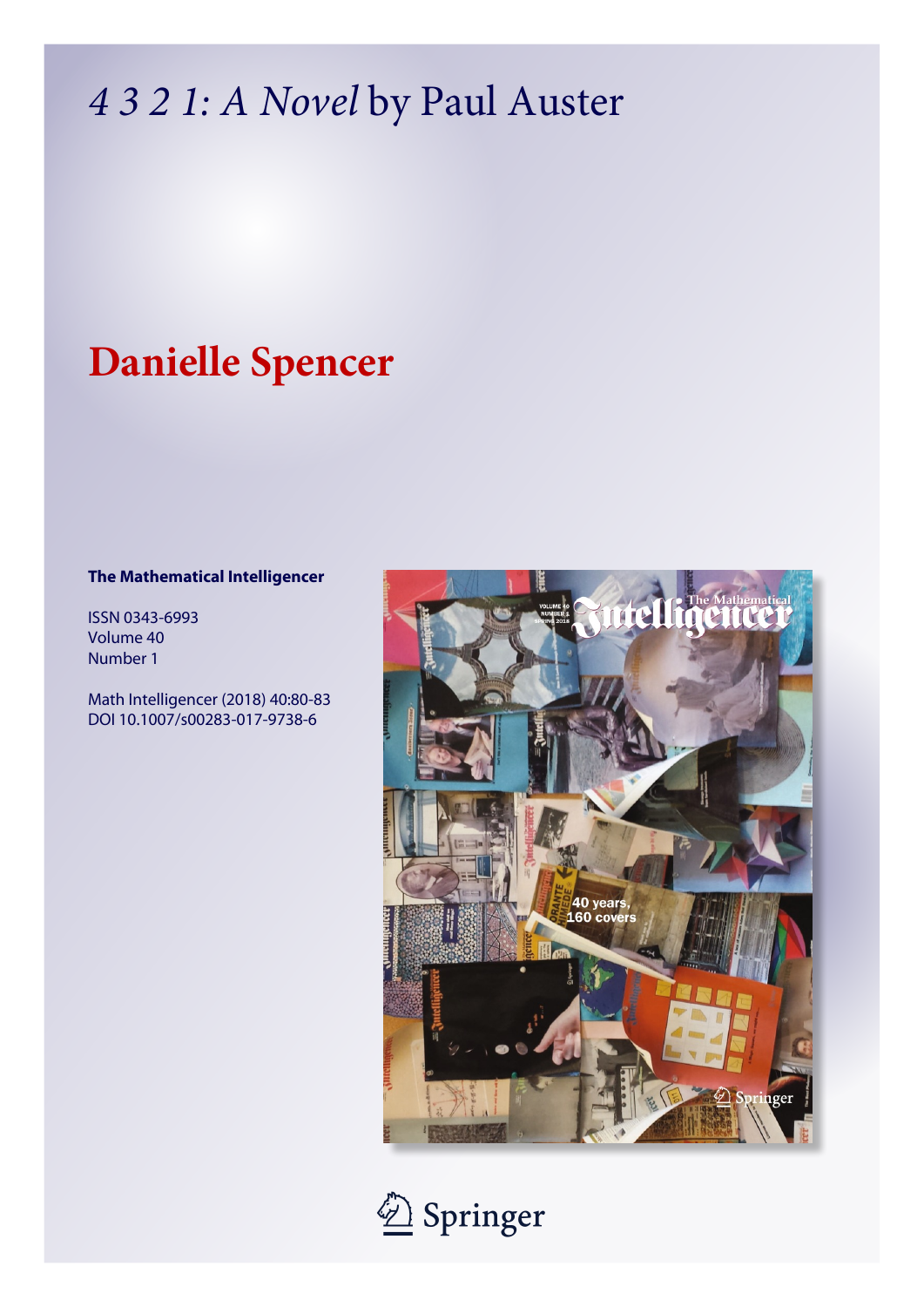## 4 3 2 1: A Novel

by Paul Auster

NEW YORK: HENRY HOLT AND COMPANY, 2017, 880 PP., \$32.50, ISBN: 978-1627794466

CrossMark

### REVIEWED BY DANIELLE SPENCER

hapter 2.1 of Paul Auster's 4 3 2 1: A Novel opens with 12-year-old Archie Ferguson sitting at the dining room table in Montclair, New Jersey. He stares at the winged bare-breasted girl on the White Rock Seltzer bottle who kneels eternally, beguilingly, on a ledge at the edge of a lake. ''For as long as he could remember,'' the chapter begins, ''Ferguson had been looking at the drawing….'' To him the nymph offers ''a summons to a world of fleshly passion and fully awakened desires''—a promise to quench thirsts of more than one kind.

When it comes to idealized nubile female figures on food packaging, Ferguson has a more diffident response to the ''Indian butter maiden'':

There was also the kneeling Indian girl on the box of Land O'Lakes butter, the adolescent beauty with her long black braids and the two colorful feathers sticking out of her beaded headband, but the problem with this potential rival to the White Rock nymph was that she was fully clothed, which greatly lessened her allure, not to speak of the further problem of her elbows, which were thrust out stiffly from her sides because she was holding up a box of Land O'Lakes butter, identical to the one sitting in front of Ferguson, the same box but smaller, with the same picture of the Indian girl holding up another, smaller box of Land O'Lakes butter, which was an intriguing if perplexing notion, Ferguson felt, an infinite regress of ever-shrinking Indian girls holding up evershrinking boxes of butter, which was similar to the effect produced by the Quaker Oats box, with the smiling Quaker in the black hat receding to some distant vanishing point beyond the grasp of human vision, a world inside a world, which was inside another world, which was inside another world, which was inside another world, until the world had been reduced to the size of a single atom and yet was still somehow managing to grow smaller.

The sentence describing the butter packaging offers a longtake glide through the portals of an image containing itself, containing itself, ad infinitum. Such visual recursion is an example of mise-en-abime ("placed-into-abyss"), sometimes known as the Droste Effect after the 19th-century Dutch cocoa powder brand, packaged in a red tin featuring a painting of a nun in a spectacular headdress—like a luminous pilgrim with a hotel towel folded into the shape of a house or a giant fortune cookie enclosing her head carrying a tray bearing a cup of cocoa and a red tin of Droste's cocoa powder, featuring a painting of a nun in a spectacular headdress…. Similarly, the scales of the fish in M. C. Escher's 1959 ''Fish and Scales'' woodcut replicate the fish itself—the example cited in Douglas Hofstadter's Gödel, Escher, Bach.<sup>1</sup> If the reader of 4 3 2 1 suspects that Archie's encounter with the recursive butter package is a hint of more self-reflexive and metafictional narrative devices to come (unsurprising in Auster's worlds), the reader may be onto something.

Backing up slightly—in Chapter 1.0 the novel begins with the Ferguson "family legend" of Archie's grandfather, Isaac Reznikoff, arriving at Ellis Island from Minsk on 1 January 1900. Advised by a fellow traveler to identify himself as a Rockefeller, the new surname slips from memory when he reaches the immigration official: ''Slapping his head in frustration, the weary immigrant blurted out in Yiddish, Ik<sup>h</sup> <sup>h</sup>ob fargessen (I've forgotten)! And so it was that Isaac Reznikoff began his new life in America as Ichabod Ferguson.'' We begin to follow the family's lineage, questioning not only the meaning of names but the value of stories themselves. The former Reznikoff was not well-to-do, and so we learn that ''the only things poor Ike Ferguson bequeathed to his wife and three boys were the stories he had told them about the vagabond adventures of his youth. In the long run, stories are probably no less valuable than money, but in the short run they have their decided limitations.''

In this case, we are in it for the long run, as  $4321$ multiplies with stories; after Archie's birth in 1947 the novel splits into four different narratives, each continuing in subsequent chapters—a Borgesian garden of forking paths (as the character Albert describes in Borges' story: ''In all fictional works, each time a man is confronted with several alternatives, he chooses one and eliminates the others; in the fiction of Ts'ui Pen, he chooses—simultaneously—all of them. He creates, in this way, diverse futures, diverse times which themselves also proliferate and fork."<sup>2</sup>) Here the number 4 hums with mortality, divided into subsets of 1 and 3: in Chapter 1.0 we find that Archie's grandmother was rumored to have drowned her fourth child in the bathtub in Duluth, Minnesota, during hard times, and that his mother suffered 3 miscarriages before he was born. Many such specters accompany the living, such as Archie's mother Rose's first love, David Raskin, killed in basic training (''No, she would never recover from David's death, he would always be the secret ghost who walked beside her as she stumbled into the future'') and we will learn the fate of these four Archie Fergusons, also split into 1 and 3, and of his family, friends, and lovers. Each story is different, though each Archie encounters desire (whether it be for the White Rock girl, for various romantic interests, some overlapping between the different versions) alongside love, loss, creativity, and—for some—a tumultuous coming-of-age in the 1960s. We are meant to experience and ponder the effects of chance, as Archie #2 does when he falls from the oak tree in the backyard and breaks his leg in Chapter 1.2, musing, during his hours of solitary recuperation and contemplation, alone in his room with his leg in a cast, about what might have happened had even one detail of his life been changed:

Such an interesting thought, Ferguson said to himself: to imagine how things could be different for him even though he was the same. The same boy in a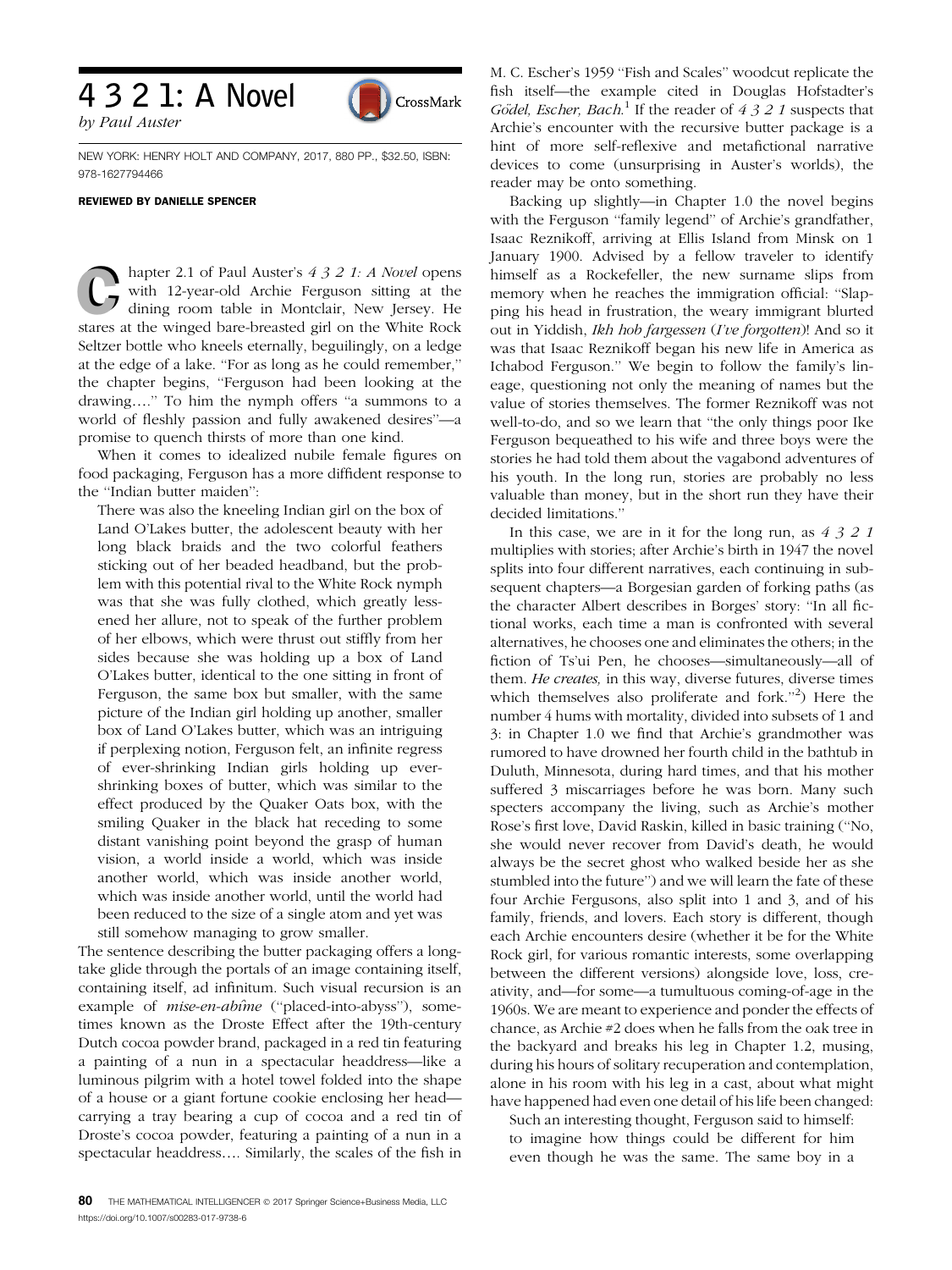

Figure 1. The recursive Land O'Lakes butter packaging.

different house with a different tree. The same boy with different parents. The same boy with the same parents who didn't do the same things they did now. [...] Yes, anything was possible, and just because things happened in one way didn't mean they couldn't happen in another. Everything could be different.

I knew of the novel's quadripartite structure in advance, but with this first shift to an alternate path in Chapter 1.2 I felt a bit irked, tricked, my enchantment with Archie's emerging bildungsroman mocked with the revelation of the novel's fictive devices. I preferred to consume the story like Archie's prepubescent longing for the seltzer bottle nymph (metonymic desire: if you can't <sup>h</sup>ave me, drink the seltzer!)—unclouded by awareness of any given narrative's contingency and untroubled by clever literary conceits obstructing my gaze, like the annoying mise-en-abime butter package blocking the breasts of the nubile butter maiden. $3$  Yet by the beginning of chapter 2.1, when Archie #1 returned, I was becoming increasingly curious to follow the different sequelae to a key event in the family—the fate of his father's Newark electronics store, 3 Brothers Home World—for Archie's two uncles, Aaron (who went by Arnold, eager to assimilate) and Lew, as well as for his parents, and for Archie himself. I became absorbed in these lives and curious, too, to see how the novel's structure would evolve and resolve, or not resolve.

The stories continue to unfurl, each given its due (hence the book's 866 pages—nearly 4 novels in 1). And the Archies begin to die, and each death is hard. On 1 January 1970, the last surviving Archie's mother tells him the Ik<sup>h</sup> <sup>h</sup>ob fargessen joke. When I had just begun the novel in March 2017, I read the opening family legend passage aloud to my father, Joel Spencer, a mathematician (com $binatorialist + probability, as chance would have it) who is$ just 1 year younger than all four Archie Fergusons as well as Paul Auster himself. My father explained that it's a classic tale, which is to say it was in the particular time, place, and culture in which he, the 4 Archies, and Paul all grew up. Indeed, in Chapter 7.4, on page 860, we learn that ''It was an old joke, apparently, one that had been circulating in Jewish living rooms for years, but for some unaccountable reason it had escaped Ferguson's notice.'' It hadn't escaped my father's notice. My father, whose own father had changed his surname from Schnitzer to Spencer, whose close relatives also included a Rose and an Aaron, and whose grandfather Samuel Schnitzer, born Schmuel, originally from the Polish city of Łódź, arrived at Ellis Island on the Friedrich der Große steamship from Bremen in August 1904 at age 28 and moved to 176 Rivington Street, between Clinton and Attorney Streets on the Lower East Side of Manhattan, where the Rainbow Nails Center stands today.

Ferguson, however, hadn't heard the joke, just as I hadn't heard it. (What else haven't I heard? What else has been forgotten?) He ponders the story—the way it turns several names into one—and imagines one name opening into different possible lives, conceiving the novel that we have just read. The move is not entirely unexpected; in his parodical catalog of the recurring tropes of Austerian fiction, critic James Wood includes the likelihood that ''[a]t the end of the story, the hints that have been scattered like mouse droppings lead us to the postmodern hole in the book where the rodent got in: the revelation that some or all of what we have been reading has probably been imagined by the protagonist."<sup>4</sup> This is an example of what French narratologist Gérard Genette termed metalepsis, or the violation of the ''shifting but sacred frontier between two worlds, the world in which one tells, the world of which one tells''<sup>5</sup> —a literary enactment of what Hofstadter identifies as a Strange Loop or Tangled Hierarchy.<sup>6</sup> In fiction, metalepsis produces a particular anxiety which Dorrit Cohn ascribes to the fact that, unlike an infinitely mirroring *mise-en-abûme*, "it is an extension of a situation that exists inside the text itself: if a second-level fiction can act on a first-level fiction… the firstlevel fiction may intrude on reality, on the world we inhabit, and thus on ourselves.''<sup>7</sup>

As Borges' Doctor Stephen Albert learns in ''The Garden of Forking Paths,'' a work can strive toward infinity through circularity or simultaneous forking paths, and 4321 navigates both of those structures. Just as the four stories have become one again with the 3 Archies' deaths, we find ourselves confronted with the strange loop in which the novel we have just read has been written by the protagonist. And yet. The novel generated by the novel is not quite the same premise—several names into one becomes one life into several iterations—and it is not quite Archie who has written the book, but an Archie imagined by the young man hearing the joke—and the joke is not quite the family legend: ''Ferguson, whose name was not Ferguson, found it intriguing to imagine himself having been born a Ferguson or a Rockefeller, someone with a different name from the X that had been attached to him when he was pulled from his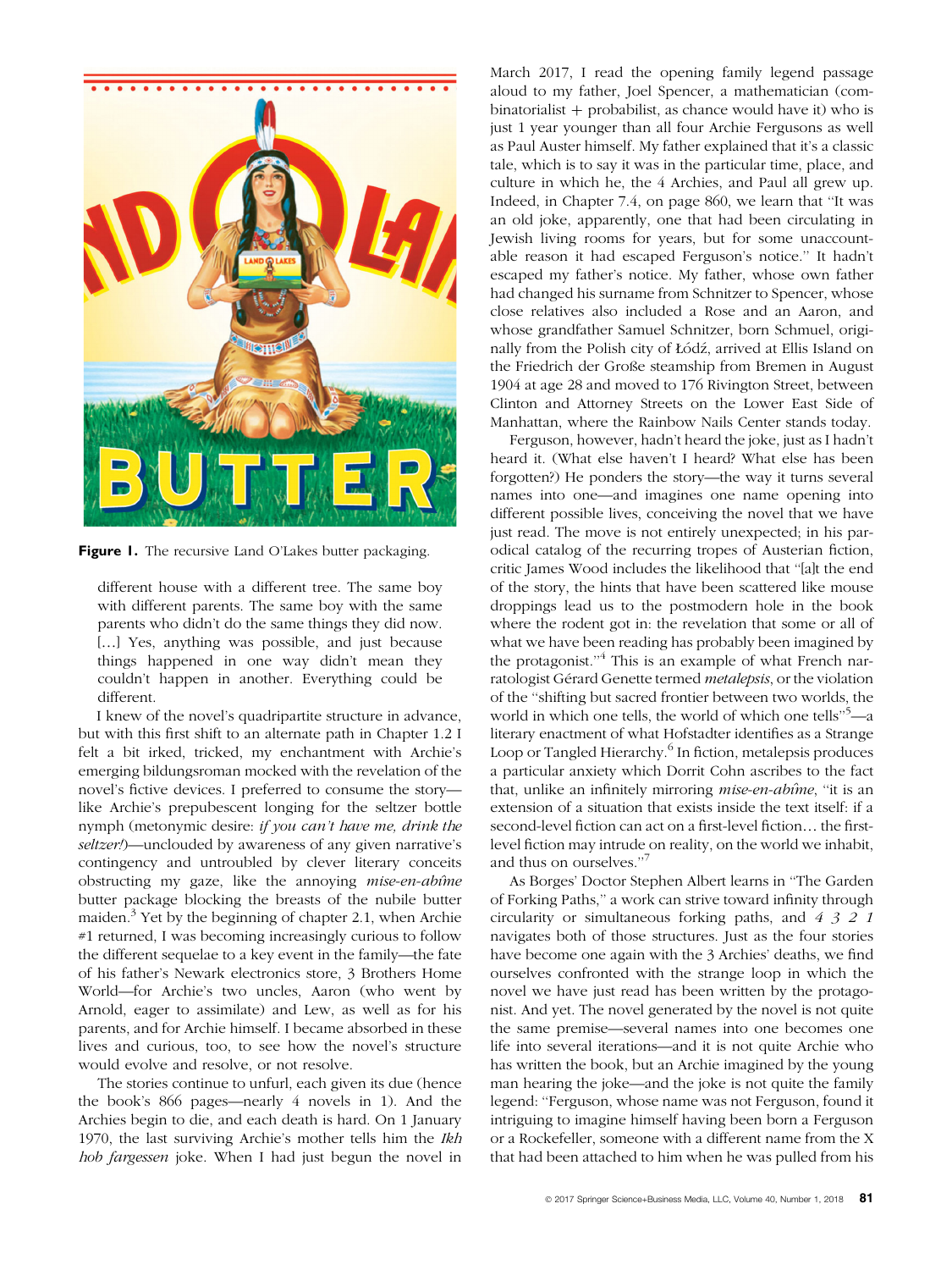mother's womb on March 3, 1947. In point of fact, his father's father had not been given another name when he arrived at Ellis Island on January 1, 1900—but what if he had? Out of that question, Ferguson's next book was born.'' Similarly, the butter maiden may seem to duplicate identically, but we'll recall that the self-replication blocks her breasts, frustrating the 12-year-old Ferguson #1, who finds it ''interesting in its way, but hardly the stuff to inspire dreams,'' in contrast to the beguiling White Rock maiden and indeed, the mirroring of the Land O'Lakes box is also disturbed, altered, one fine day when Ferguson and his friend Bobby George unexpectedly learn a secret from Bobby's older brother:

Look at this, he said, and the two boys watched as he cut apart the six-paneled box and set aside the two large panels with the picture of the Indian girl on them. He cut into one of the pictures, removing the girl's knees and the bare skin just above the knees, which were sticking out from under the edge of her skirt, and then taped the knees over the butter box in the other picture, and lo and behold, the knees had been turned into breasts, a pair of large, naked breasts, each one with a red dot in the center of it that for all the world could have passed as a perfectly drawn nipple. The prim Lakota squaw had been transformed into a luscious sexpot, and as Carl grinned and Bobby squealed with laughter, Ferguson looked on without making a sound. What a clever bit of business, he thought. A few swipes from the scissors, a single strip of transparent tape, and the butter girl had been undressed.

What a clever bit of business! With scissors and tape the infinite regress is interrupted, the woman's breasts revealed. Just so in the novel, for X who writes the novel itself is and is not the same as the Ferguson who emerges from it. The story is just ''more or less his own story, since he too would become a fictionalized version of himself.'' The novel undresses the butter girl, disrupting the selfduplicating operation and revealing it to be itself and yet, now, also something else—showing us the ontological legerdemain, letting us into the play of presentation and representation, letting us experience it as part of its operation. For just as Ferguson-not-Ferguson imagines Ferguson, his story is told, too, by a narrator, who focalizes and meditates upon the character but is not him, and the characters are imagined by (and share geography and chronology with<sup>8</sup>) Paul Auster, who is, in turn, Paul-Austernot-Paul-Auster, and read and imagined by my father and myself, ourselves and not ourselves (both Spencers, whose name is not Spencer, who might wonder if any of the other Łódź Schnitzers survived and remembered stories of Schmuel, and if their great-grandchildren are alive today)—and read, now, in turn, by you. We are not the self-same characters mirrored unto infinity, but many characters and selves and versions of selves telling our own and others' stories, absorbed by the novel and musing about its metafictional machinations, crossing layers of description, enacting the ''sameness-in-difference'' that Hofstadter famously explores through Escher drawings,

Bach canons, and mathematical recursion, in which ''the events on different levels aren't exactly the same—rather, we find some invariant feature in them, despite many ways in which they differ.''<sup>9</sup> For the Strange Loop is, as Hofstadter describes, the essence of consciousness itself.

We both inhabit and read the Book of Terrestrial Life, as it is called in  $4321$ , and we learn, with the 4 Fergusons, that it's not linear, but travels in many directions—that ''while all people were bound together by the common space they shared, their journeys through time were all different, which meant that each person lived in a slightly different world from everyone else.'' My great-grandfather Schmuel/Samuel and I live in different worlds, and although he came before me, I am sitting on the stoop of 176 Rivington Street as I write him into my own story, in the same-yet-different way that Paul Auster writes a speculative version of his family into his novels, pondering, perhaps, what might have happened if his own father had not been named Samuel, as indeed he was, or had not died young, as indeed he did. For my part, I wonder how my father's story is embedded, here, within mine—and mine within his—and how they both might have turned out otherwise. Suc<sup>h</sup> an interesting thought, I say to myself: imagine <sup>h</sup>ow things could be different for me even thoug<sup>h</sup> I am the same. What are the chances that I'd be the same if my father hadn't become a mathematician, or hadn't been drawn to the probabilistic method? What are the chances that my father's own mathematical father---Paul Erdős---is sitting once more at the feet of the Statue of Anonymous in Budapest's Varosliget with his friends from university, young again, now turning the pages of ''The Book'' of all perfect and beautiful theorems, a reward for a lifetime of proving and conjecturing? Yes, anything is possible, and just because things happen in one way doesn't mean they couldn't <sup>h</sup>appen in another. Everything could be different.

It's a crafty but now-familiar trope to use self-reflexivity to describe itself, so I won't twist around like a wily ouroboros and generate the beginning of this essay here at the end, although I'll tell you that the contemporary White Rock Seltzer sprite still kneels on her rocky ledge (her breasts now demurely covered with a one-shouldered tunic) and I'll indulge in at least one self-referential statement about my own writerly decisions. And I'll tell you that if I take scissors and tape to  $4321$ , I do so out of respect and love, as it's mine, too—just as we both, you and I, are on the pages of The Book of Terrestrial Life, which is also not quite The Book of Terrestrial Life, haunted by the lives that are not lived, by the secret ghosts who walk beside us as we stumble into the future.

### ACKNOWLEDGMENTS

With thanks to my father, who has always explained mathematics to me with great clarity, wonder, and joy.

Program in Narrative Medicine Columbia University New York, NY 10027 USA e-mail: danielle.spencer@columbia.edu